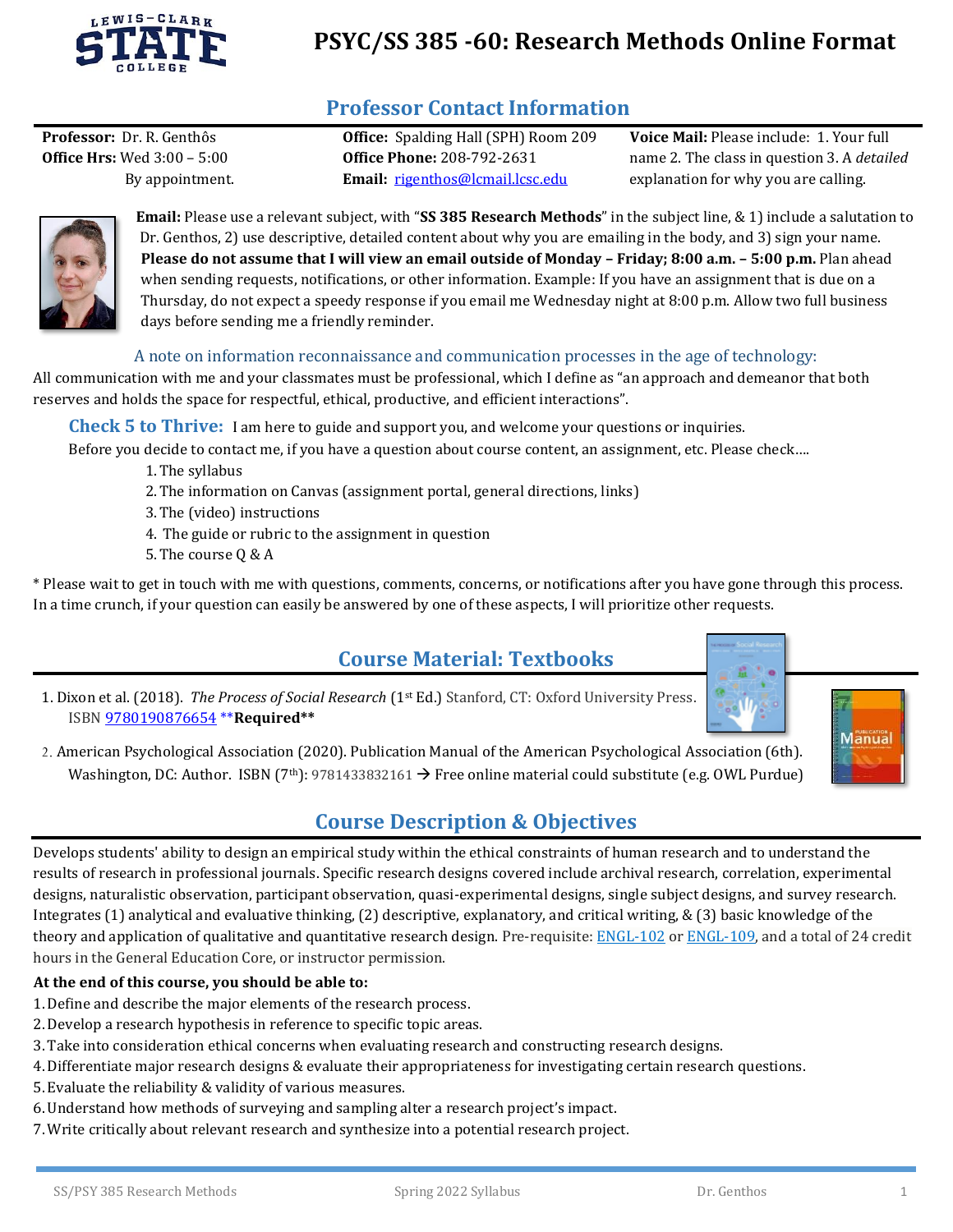

## **Student Responsibilities & Course Requirements (xx/800 points)**

#### **Course Preparatory Assignments (30/800 pts)**

**Syllabus Quiz (15/800).** To continue on with the rest of the class, you will need to pass a brief quiz on the syllabus content on the first day of the semester. **Quiz Submitted on Canvas**

**Get to Know You Discussion Post (10/800).** You will choose from several anser promps and then post those answers with a picture on the Canvas discussion portal. This assignment will help create a sense of community for the class and allow me to get you know you and your thoughts about research methods. **Discussion Post Submitted on Canvas; Picture Must Be Embedded**

#### **Exams (3 Exams, 100 pts each; Final Retake Opportunity; 300/800).** Exams will consist of multiple choice,

matching, and short answer questions and cover material from the assigned readings, videos, and class activities. To earn an A, you must be able to demonstrate a deep understanding of the concepts and an ability to apply the concepts; being able to recognize and/or reiterate definitions will not suffice. In general, exams will include only new material covered since the previous exam; however, previous topics may come up again on later exams (e.g., to answer an exam question about internal validity, you will need to be able to understand the elements of an experiment). The 4th (final) exam will be an optional retake option (Exam 1, 2, or 3). **All exams will be proctored at an approved location or use Respondus Lockdown Browser + Monitor.** 

### **Student Responsibilities & Course Requirements (Continued)**

#### **Preparatory Assignments for Research Proposal; One Submission Attempt (225/800).**

*Empirical Article Analysis* **(25/800).** You will choose an empirical article from a pool of choices that interests you and analyze it for various elements. This assignment will prepare you to critically think about the 10 articles you will choose and synthesize for your annotated bibliography and research introduction. **Quiz Submitted on Canvas**

*Plagiarism Training (50/800).* Due to the writing intensive nature of this course, you will complete an online training that will help ensure that you are aware of what consititutes plagiarism. You will submit a **SIGNED** (with ink) digital copy of your completion certificate. If completed on time, you will receive full credit (35 points total).<https://www.indiana.edu/~istd/>No account required.

**Example File Name**: Jones L 385 4 PlagiarismCert

*Senior Project Advisor Meeting (JS 499, PSY 499, etc.; 25/800).* In order to prepare you for your eventual 499 capstone project, you are required to figure out who your professor or advisor for the class/project would be, set up a brief (15 – 30 minute) meeting with them, then fill out and submit an information sheet about what you learned. **Example File name:** Jones L 385 5 499 Meet

*Annotated Reference List (100/800).* An APA style list of **at least 5 empirical sources** with a 200 - 250 word notation that contains a summary, assessment, and evaluation of each source. Your annotated reference list will help you create your problem statement and background literature (introduction section). Only two of these initial sources may be webpages, seven (4) must be empirical articles. \*Consult an APA manual before submission. Length: typically  $\sim$  3 1/2 - 4 1/2 pgs. Although many of the articles on your initial list will remain the same, as you find your remaining five sources you may realize that some of them are not as relevant as you originally assumed. As such, you may need to find different sources. **Example File Name**: Jones\_L\_385\_6\_AnnBiB

*Research Meeting with a Librarian (25/800).* After scheduling a one-on-one meeting with a librarian to find at least three (3) empirical articles related to your topic of interest, you will type up and submit a reference list, along with the meeting confirmation email sent by the librarian with whom you were scheduled. **Example File name**: Jones\_L\_385\_7\_Research\_Lib

SS/PSY 385 Research Methods Spring 2022 Syllabus Dr. Genthos 2008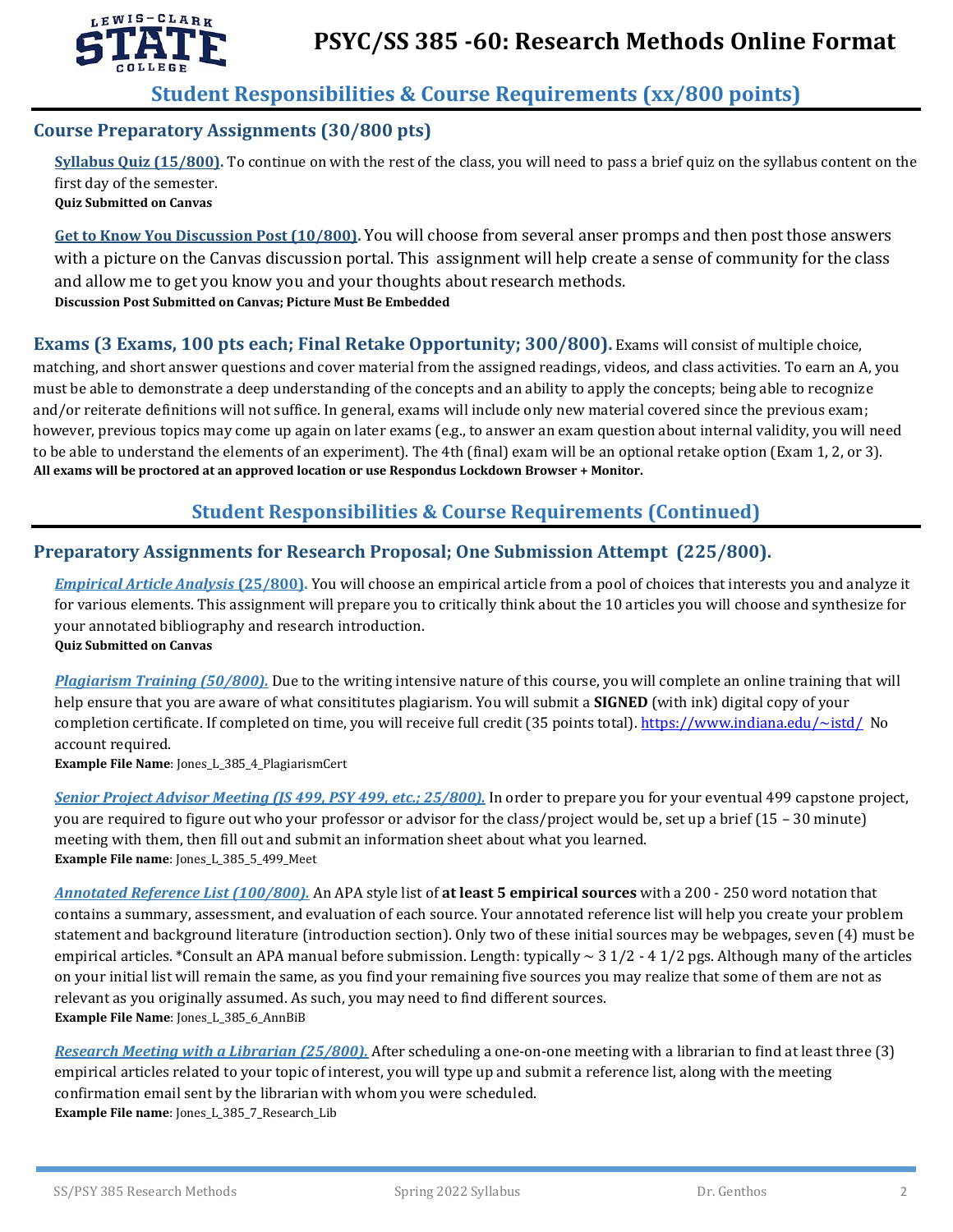

# **PSYC/SS 385 -60: Research Methods Online Format**

**Research Proposal (250/800).** The components of a research proposal (see below for list of sections) will be submitted in smaller sections throughout the semester. These individual sections or smaller subsections of the research proposal may be resubmitted for grade replacement: the Introduction [Problem Statement, Background Literature, The Current Study], Method [Participants, Measures, & Procedures], and References.

This gives you several options for writing submission because you have the option of submitting twice. You can:

- 1) turn in the sections the first time and keep the original grade,
- 2) skip the first submission and submit once on the second, final due date, or
- 3) turn the sections in on initial due date and again on the final submission due date improve (replace) your grade.

#### **\*[Section 1: Introduction 1.2]\***

Background Literature, & Reference Section (100/800]. **Background Literature:** A thorough, concise, and relevant overview of the extant research available on your topic. It should be clear to the reader why/how your research contributes to the knowledge available in the specific field(s) you are investigating. Your background literature should be in a "funnel" shape. You should start out with general information and then slowly become more specific as you tell the reader about the background literature, specifically the empirical articles, related to your topic(s). From your 10 references, you will choose three "target" articles that are mostly closely linked to your topic and describe them in detail at the end of the background literature or a relevant section. *Please consult an APA manual about section headers before turning this section in.* Length highly varies depending on topic and writing style, ~ 3 ½ - 5 pgs (reference section will be additional  $\sim$ 1 pg). In-text citations for all 10 references must exist. Consistency between in-text citations and reference section will be checked. **Example File Name**: Jones\_L\_385\_8\_BackLit

#### **\*[Section 2: Introduction 1.1]\***

\*Problem Statement (50/800), **Problem statement**: Broad information describing the topic(s) that will be covered in your background literature, which will end with a research question/statement. This section acts as an introduction/overview/outline to your background literature. Length:  $\sim$  1/2 – 1 pg. Three (3) empirical references are required. **Example File Name**: Jones\_L\_385\_9\_PS

#### **\*[Section 3: Introduction 1.2; Method]\***

\*The Current Study & Method [75/800 pts]. **The Current Study:** The last section of an introduction merges together rationale for the study in addition to outlining your specific hypothesis (1). Length ~ ½ pg. **Method:** Consists of several subsections; you will describe the **participants** who will be involved in your study and the **procedures** (what your participants will experience while going through your study) you will use to complete the study and the **measures** (instruments/operationalizations) you will use to test your hypothesis. Overall, your method section will be a thorough description of everything you intend to do in the study in a step-by-step fashion, which should allow for replication. You will use future tense. Length depends on design, ~ 2-2 1/2 pgs. **Example File Name**: Jones\_L\_385\_CS\_Method

#### **[Section 4: Front Matter; Resubmission]**

#### Title Page & APA Style Abstract (25/800 pts) *+* \*Revision Opportunity (Grade Replacement).

An APA style title page, along with a 120 – 150 word abstract is required regardless of whether or not you resubmit any research proposal sections for grade replacement. Any revisions you submit will also be submitted on the same due date. **Example File Name**: Jones\_L\_385\_TitlePage\_Abstract

| Research Methods (SS/PSYC 385) Evaluation                   |      |  |  |  |  |
|-------------------------------------------------------------|------|--|--|--|--|
| Syllabus Quiz                                               | 15   |  |  |  |  |
| Get to Know You Discussion Post                             | 10   |  |  |  |  |
| Plagiarism Training                                         | 50   |  |  |  |  |
| Senior Project Advisor Meeting                              | 25   |  |  |  |  |
| <b>Empirical Article Analysis</b>                           | 25   |  |  |  |  |
| Research Meeting w/a Librarian                              | 25   |  |  |  |  |
| Exam 1                                                      | 100  |  |  |  |  |
| Annotated Bibliography                                      | ′100 |  |  |  |  |
| Exam 2                                                      | ′100 |  |  |  |  |
| *Background Literature, References                          | ′100 |  |  |  |  |
| *Problem Statement, References                              | ′50  |  |  |  |  |
| Exam 3                                                      | /100 |  |  |  |  |
| *The Current Study & Method                                 | 75   |  |  |  |  |
| Title Page & Abstract, Revisions/*Full Paper                | 25   |  |  |  |  |
| *Optional Retake of Exam 1, 2,3 as 4th Final Exam<br>Total: | 800  |  |  |  |  |

| <u>Grading Scale Breakdown</u> |       |       |  |  |  |
|--------------------------------|-------|-------|--|--|--|
| А                              | 93    | 100%  |  |  |  |
| А-                             | 89.45 | 92.45 |  |  |  |
| B+                             | 86.45 | 89.44 |  |  |  |
| R                              | 82.45 | 86.44 |  |  |  |
| В-                             | 79.45 | 82.44 |  |  |  |
| C+                             | 76.45 | 79.44 |  |  |  |
| C                              | 72.45 | 76.44 |  |  |  |
| $C -$                          | 69.45 | 72.44 |  |  |  |
| D+                             | 66.45 | 69.44 |  |  |  |
| D                              | 59.45 | 66.44 |  |  |  |
| F                              |       | 59.44 |  |  |  |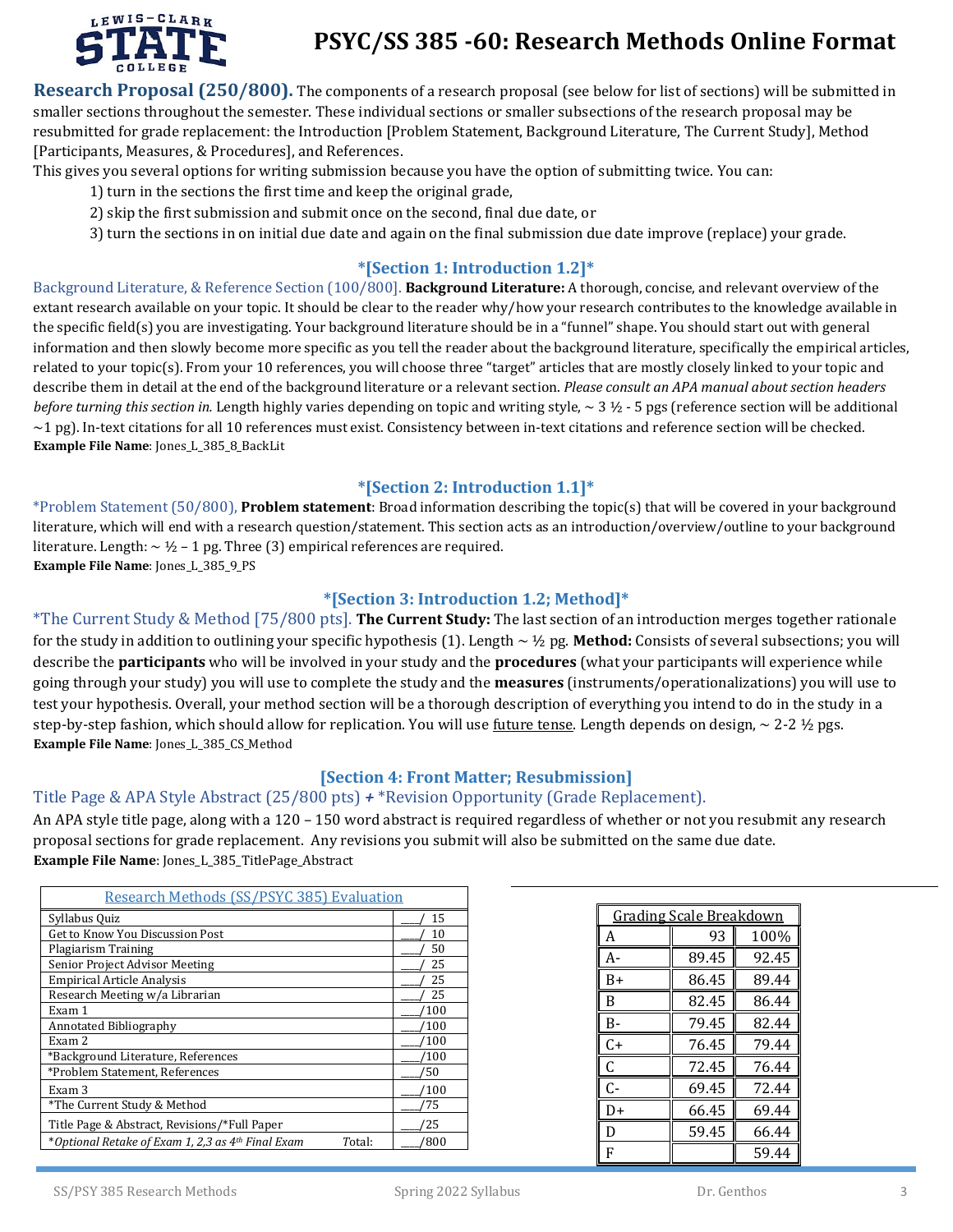

# **Course Policies**

#### **Assignment Submission**

Writing assignments will be submitted via Canvas in the form of a Word compatible file (.doc, .docx, .pdf; unless otherwise noted) titled with last name, first initial, 385 & assignment number and title (e.g. Taylor\_J\_385\_PS\_Ref) by 11:59 pm on the relevant due date. It is critical that you factor in the amount of time that it will take you to upload your assignment using the Canvas portal. Papers that are time stamped past 11:59 pm will receive an automatic 10% deduction. You may only submit assignments up to 3 days late and 10% will be deducted for each day it is late. If the link to submit the assignment is not available on Canvas, I will not accept the assignment. All submissions will be APA style (double-spaced with one-inch margins, etc.; see relevant guides and your APA manual).

#### **Note on Course Format and Extra Credit**

You will notice from this syllabus and the content on Canvas that there are no "fluff" points in this course (busy work). I do not provide discussion posts for a variety of reasons, mostly due to the nature of the content in the course, but also because many students do not fully engage in meaningful discussion posts and replies, and those that do are left disappointed. Additionally, the anonymity of the virtual discussion allows far too much unprofessional behavior and superficial contributions (as we are all aware of from social media). As such, the points in the course are based on your assignments, writing submissions, and exams. Extra credit will be offered in the following ways: 1) Completing the optional comprehension quizzes available at the end of each unit, allowing you to earn up to 1-point extra credit (.1 earned per question answered correctly), 2) Getting feedback from my research assistants or in the writing center for your writing assignments (+ 5%), and , 3) Attending certain LCSC events (virtual events allowed; up to 5 events at 3 points each; 1.5 points for summary; 1.5 pts for applying research methods concepts). I will not create extra credit specifically for individual students, and thus it is in your best interest to be attentive to your grade at the beginning of the semester.

#### **Make-up/Late Assignment and Exam Policy**

You are allowed a retake attempt as your final exam, thus no make – up exams will be offered. I accept writing assignments up to three (3) days late with no questions asked. Other accommodations will only be made under certain, extenuating circumstances (documentation may be requested) if the reason for your absence is made known to me **within two (2) days of the absence/due date**. These valid circumstances include documented illness, college-sanctioned travel, the observance of a religious holy day, or a life event that I deem excusatory. For those excuses I deem valid, including those listed above or supported by documentation, no deduction of points will be taken. Other excuses will result in a **10% penalty for each day the exam is past the deadline/original completion** date. Students are expected to make all reasonable efforts to notify me of their absence in advance. It would be in your best interest to tell me as soon as possible when you expect to be absent or after you have missed an exam or due date. I know that life happens and appreciate honesty. The important thing is that you communicate with me. Please do not waste your time, or mine, making up excuses. I will always consider the date you sent the email or called, NOT what day I received your communication.

#### **Online Behavior**

Please review the following guidelines for online cours[e netiquette](netiquette:%20http://teach.ufl.edu/wp-content/uploads/2012/08/NetiquetteGuideforOnlineCourses.pdf)

### **Statement about Academic Dishonesty, Misconduct and Consequences**

Academic dishonesty, which includes cheating and plagiarism, is not tolerated at LCSC. Individual faculty members will impose their own policies and sanctions regarding academic dishonesty. Students who are accused of being academically dishonest may be referred to the VP for Student Affairs for official disciplinary action. It is the aim of the faculty of Lewis-Clark State College to foster a spirit of complete honesty and a high standard of integrity. The attempt of students to present as their own any work that they have not honestly performed is regarded by the faculty and administration as a serious offense and renders the offenders liable to serious consequences, possibly suspension or expulsion. **Cheating:** Intentionally using or attempting to use unauthorized materials, information, or study aids in any academic exercise. "Academic exercise" includes all forms of work submitted for credit hours. **Fabrication:** Intentional and/or unauthorized falsification or invention of any information or the source of any information in an academic exercise. **Collusion facilitating academic dishonesty:** Intentionally or knowingly helping or attempting to help another to commit an act of Academic Dishonesty. **Plagiarism:** the deliberate adoption or reproduction of ideas, words, or statement of another person as one's own without proper acknowledgement (includes self-plagiarism).

If you are suspected of cheating, fabrication, collusion or plagiarism. You will first have a meeting with me about the academic exercise in question (exam, writing assignment). Evidence of academic misconduct will result in a failing grade for that assignment for any student(s) involved. You will then be interviewed by Dr. Andrew Hanson, Vice President for Student Affairs, about the incident, which will be kept on file and may provide stand-alone or supportive evidence for expulsion or suspension.